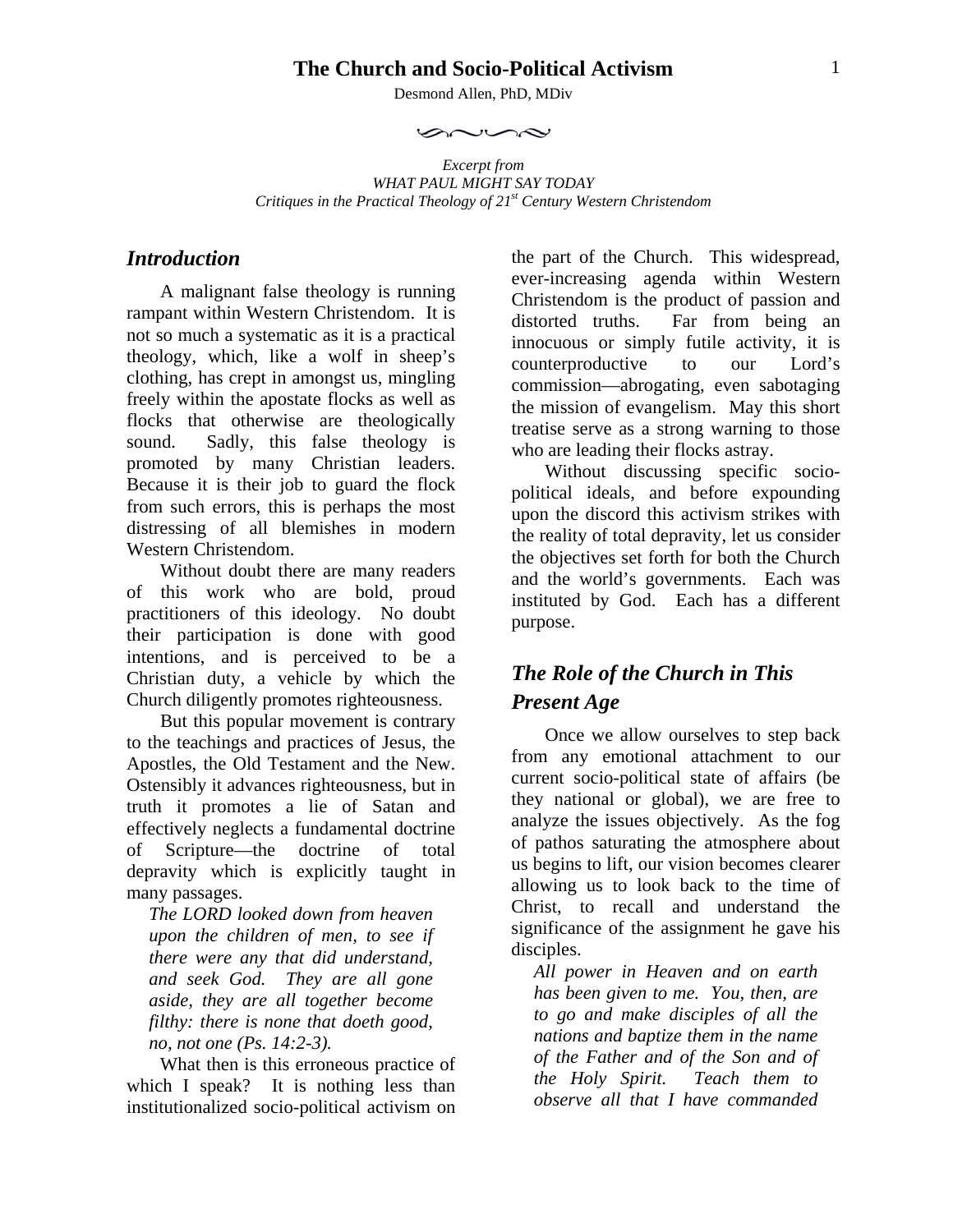*you and, remember, I am with you always, even to the end of the age (Matt. 28:18-20, Phillips).*

Five significant concepts immediately stand out in this passage: (1) Jesus has all authority in heaven and earth; (2) disciples are to make converts worldwide; (3) disciples are to teach theology to the converts; (4) Jesus will be with the disciples; and (5) the age will come to an end.

In times past, God dealt with mankind in various manners such as direct verbal contact, prophets, covenants, etc. In the future, God will deal with mankind in other ways: angels will proclaim His glory to the four corners of the earth, evangelists with the seal of God upon them will proclaim Jesus to the world, two prophets of old will walk among the people performing miracles, and finally, Jesus himself will reign as King of Kings. But today, in this age, God's primary dealings with mankind are His dealings with the Church—the calling and sanctifying of the elect.

This is not to say that God is utterly disinterested in nonbelievers and the state of their world affairs. It is to say that His purpose in this current age is the gathering of the elect—the converts (both Jew and Gentile) who complete the Church, the bride of Christ. As such, as clearly stated in the Great Commission, the occupation of Jesus' disciples is a twofold mission: to make converts worldwide and to minister to those who convert. By this God is glorified and His objective for this present age is fulfilled.

Both themes, evangelism and the instruction of the saints, are repeated several times in the New Testament. The task of evangelism is accomplished by proclamation and testimony, as Peter said, *"Proclaim the excellencies of Him who has called you out of darkness into His marvelous light" (1 Pet. 2:9).* With the

proclamation aspect we have no trouble. Having the knack for spotting those opportunities that allow us to express and debate our particular point of view on any number of issues seems to be a Western trait. Indeed, this book is a prime example. But proclaiming Jesus is the Christ, the Savior of the world, is one thing; being a living testimony is another. Thus, we are to make converts by our actions as well. To do this Jesus explained, *"You are the light of the world. . . . Let your light so shine before men, that they may see your good works, and glorify your Father which is in heaven" (Matt. 5:14-16).*

Once converts are made, we are to teach them sound, biblical theology. Paul spoke to this, explaining that various gifted leaders have been provided to instruct the elect. God has given apostles, prophets, evangelist, pastors, and teachers:

*For the perfecting of the saints, for the work of the ministry, for the edifying of the body of Christ: Till we all come in the unity of the faith, and of the knowledge of the Son of God, unto a perfect man, unto the measure of the stature of the fullness of Christ: That we henceforth be no more children, tossed to and fro, and carried about with every wind of doctrine, by the sleight of men, and cunning craftiness, whereby they lie in wait to deceive (Eph. 4:12-14).* 

Paul's charge goes far beyond the mere delivery of a naïve motivational Sunday morning sermon, as energetic and full of enthusiasm as it may be. An hour of *I'm so happy songs, and a peppy speaker telling us God loves us and wants us to succeed in life, that He has given us the power to overcome; now go out there and be happy!* is not what Paul had in mind.

He instructed Timothy to teach sound doctrine, sound theology, to give his listeners the knowledge necessary to fight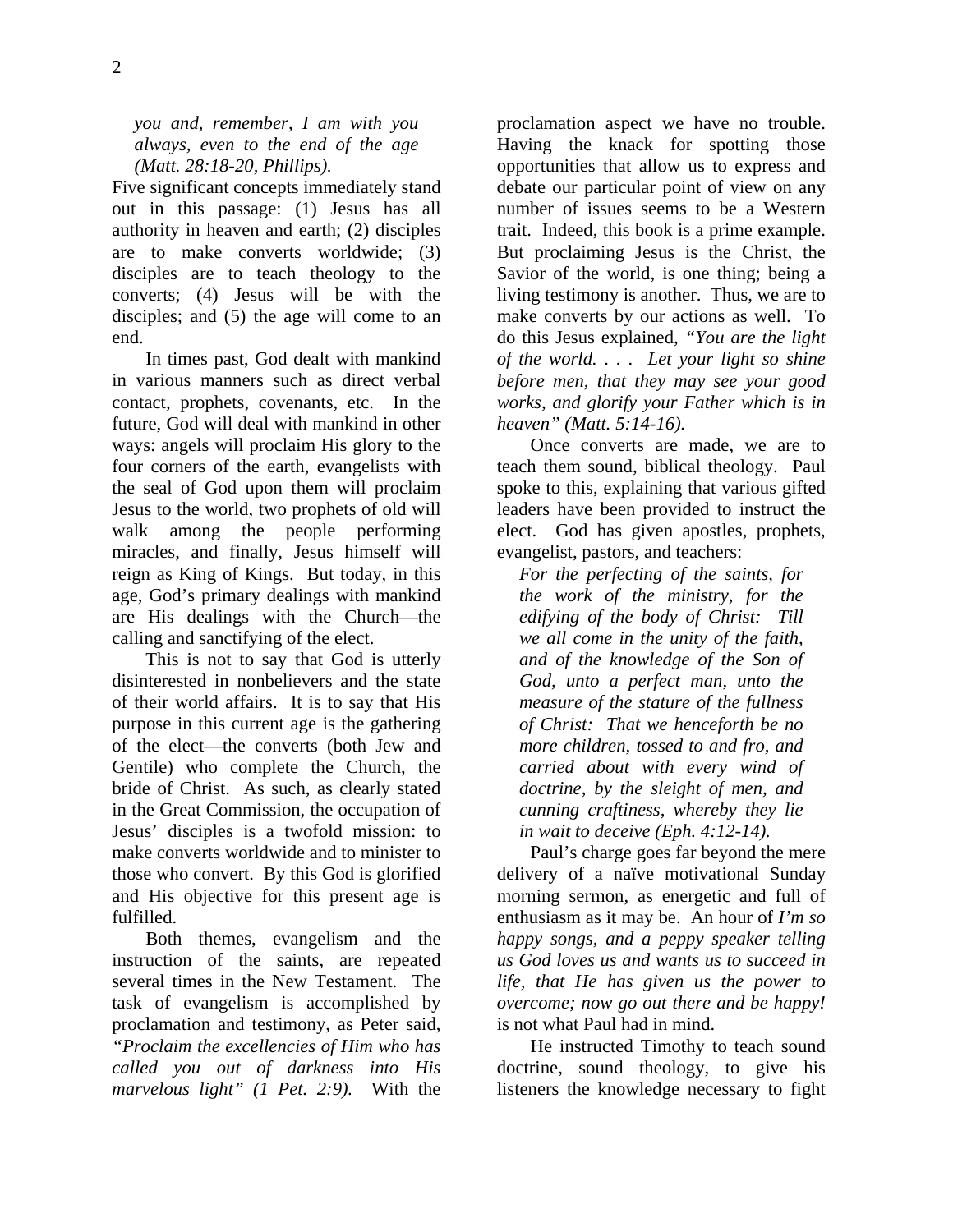3

the spiritual battles they will encounter. He reminded Timothy that in the last days some shall depart from the faith, teaching false doctrines and lies and making various legalistic demands on the people. For this the brethren must be prepared:

*Nourished up in the words of faith and of good doctrine, . . . These things command and teach. . . . Till I come, give attendance to reading, to exhortation, to doctrine. Meditate upon these things; give yourself wholly to them; that your profiting may appear to all. Take heed unto yourself, and unto the doctrine; continue in them: for in doing this you shall both save yourself, and them that hear thee. (1 Tim. 4:6-16).*

Herein then is the mission of the Church: to make converts worldwide and to teach them sound theology. Adherence to these duties has eternal consequence. The Church, the body of elect, is assembled; and the eternal rewards for every believer are defined by their personal efforts to execute this mission to the capacity, and with the gifts, they have been given.

# *The Role of Government in this Present World*

There are four things to understand about the world's governments. God has ordained them. They are serving His purpose. He has their destiny in store. And finally, although He has ultimate authority over them, He has currently granted control to Satan (Gen. 11; Ps. 2; Eph 1.9-11; Lk.  $4:5-7$ ).

It is worth paying special attention to this fourth item. Although Jesus has been given all authority in heaven and earth, he is not exercising this power at this time. Currently the world is Satan's domain; he is even called the god of this age (2 Cor. 4:4). As we recall, he offered the kingdoms

of the world to Jesus. Not being omniscient, Satan did not know for certain if Jesus—veiled in his humanity—was indeed the Messiah. Therefore, knowing man's lust for money and power, immediately after Jesus' baptism Satan put him to the test with the old ploy of selling one's soul to the devil. Of course Jesus refused:

*Then the devil, taking Him up on a high mountain, showed Him all the kingdoms of the world in a moment of time. And the devil said to Him, All this authority I will give you, and their glory; for this has been delivered to me, and I give it to whomever I wish. Therefore, if you will worship before me, all will be yours (LK. 4:5-7).*

Years earlier Satan had tried to kill the baby Jesus. The word was out that the Messiah had been born; again, not being omniscient, Satan did not know who this babe was, so he inspired King Herod to search for him. Unable to find the child, he eventually murdered all the babies and toddlers in Bethlehem, up to two years old in his attempt to murder the Messiah who, one day, would strip him of his kingdom (Matt. 1:7-16).

The point of referencing the birth and temptation of Christ is twofold: (1) to show that presently Satan has been handed authority over the kingdoms of the world and (2) to show that although Jesus has the ultimate authority over the world, he is not exercising it at this time. Upon His return, He will most definitely exercise His power; for then He will reign as King of the earth. But at present, this does not suit his objective.

### *The False Commission*

Many have perverted or simply disregarded what we generally refer to as the Great Commission, having replaced it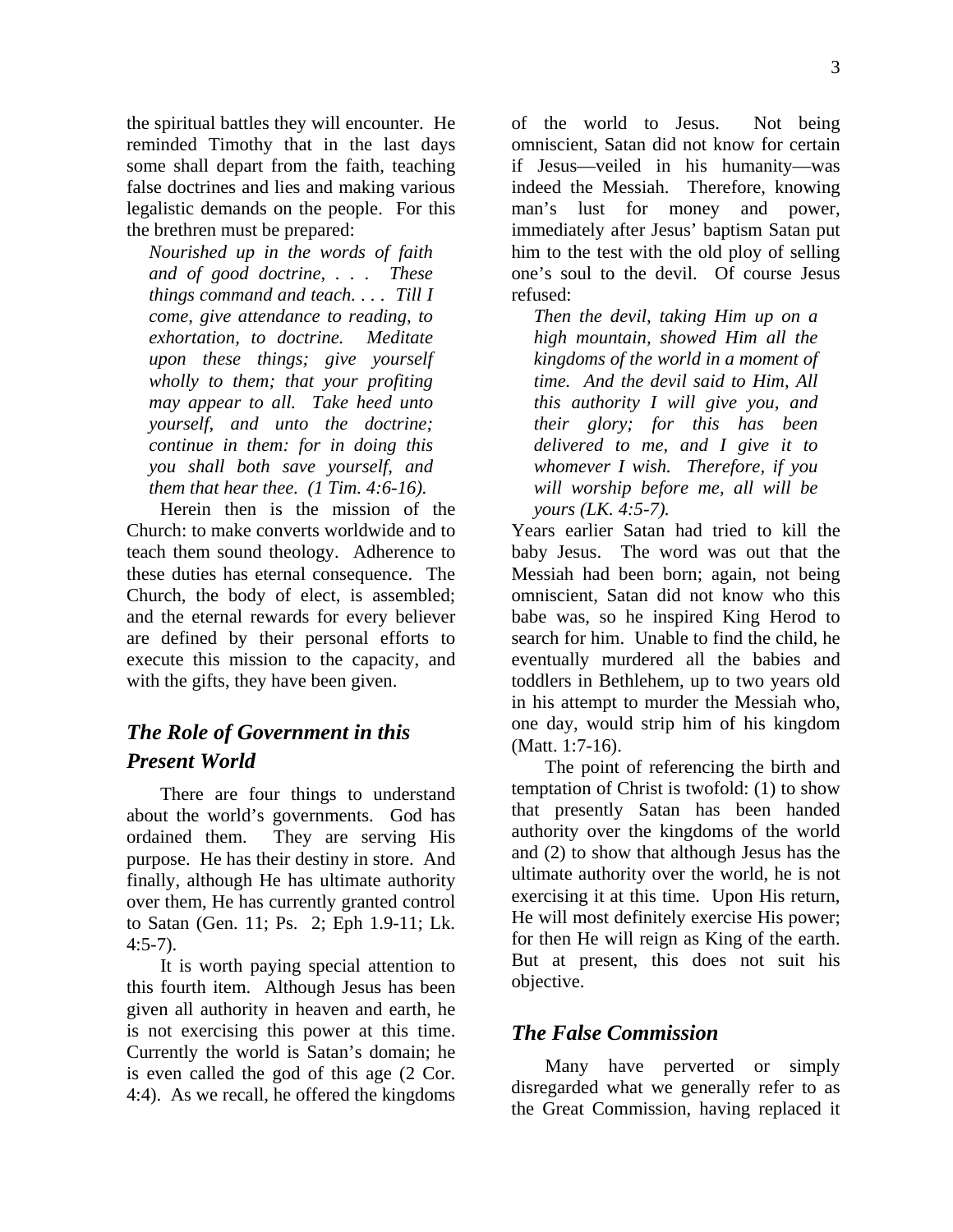with a mission more to their particular liking—a temporal mission of social reengineering, seeking immediate, tangible rewards. Various Christian organizations, theologians, and multitudes of pastors (the very persons set in place to protect the flock from such false teachings) propagate these ostensibly righteous missions; but these missions are very different from those which the Lord commanded.

No doubt the reader is familiar with some, or, perhaps all of the many forms in which certain errant leaders have endeavored to place ambitious goals of social reformation on the Church. But many readers will be surprised to learn that these seemingly righteous goals do not align with God's purpose for the Church or with the commission with which He charged it. That being said, it is not the purpose of the Church to convert the world, to establish the Kingdom of God on earth, to institute godly governments within Satan's domain, to embark on worldimprovement programs or to implement social reformation.

None of these reformation objectives is the mission of the Church. Furthermore, each cuts absolutely contrarily to the authentic, two-fold mission of the Church. Yet, for many Christians, these misplaced ambitions have become the focal point of their faith. The result is a misguided Christian community, pursuing various unattainable, temporal, pseudo-missions, which effectively displace the real mission—the Great Commission—and subtly work against it.

Each of these reformation objectives is but a clever ploy of our enemy. In the game of chess we refer to this tactic as deflection: a maneuver, employing either sacrifice or attack, designed to draw the opponent's piece away from attacking or defending an important square. Here, our enemy tempts us to chase these bogus, temporal objectives that we might be drawn away from the critical, eternal point of concern: the Great Commission, evangelism and theological instruction for each believer.

Try as we might, no one, no movement, no religion, no government will, or can, achieve any of these sociopolitical objectives. The world will be converted, the kingdom of God will be established on earth, righteousness will reign, social conditions will be rectified, and the world will improve; but all of these will take place upon Christ's return.

Upon Christ's return in power and glory he will strip Satan of his current domain and claim it for himself. In the meantime, any effort to reform the world, Satan's domain, is an unrealistic and unattainable goal. The rulers of the world, for the most part, follow a different god. To them the Gospel, as well as the power to overcome evil (which salvation brings to the believer), is hidden. As Paul said:

*If our Gospel is veiled, the veil must be in the minds of those who are spiritually dying. The spirit of this world has blinded the minds of those who do not believe, and prevents the light of the glorious Gospel of Christ, the image of God, from shining on them (2 Corinthians 4:3-4, Phillips).*

Among these various missions of societal reformation, for the last few decades American Christianity has largely been consumed with seeking to establish a godly administration in Washington, one that promises to legislate morality. Whole movements have been launched in this regard. The ideals are preached from pulpits, discussed in Sunday schools, posted on websites, circulated in trade papers, and written about in books. Many churches and seminaries seem to put more energy into achieving this goal than into evangelism and discipleship; indeed, many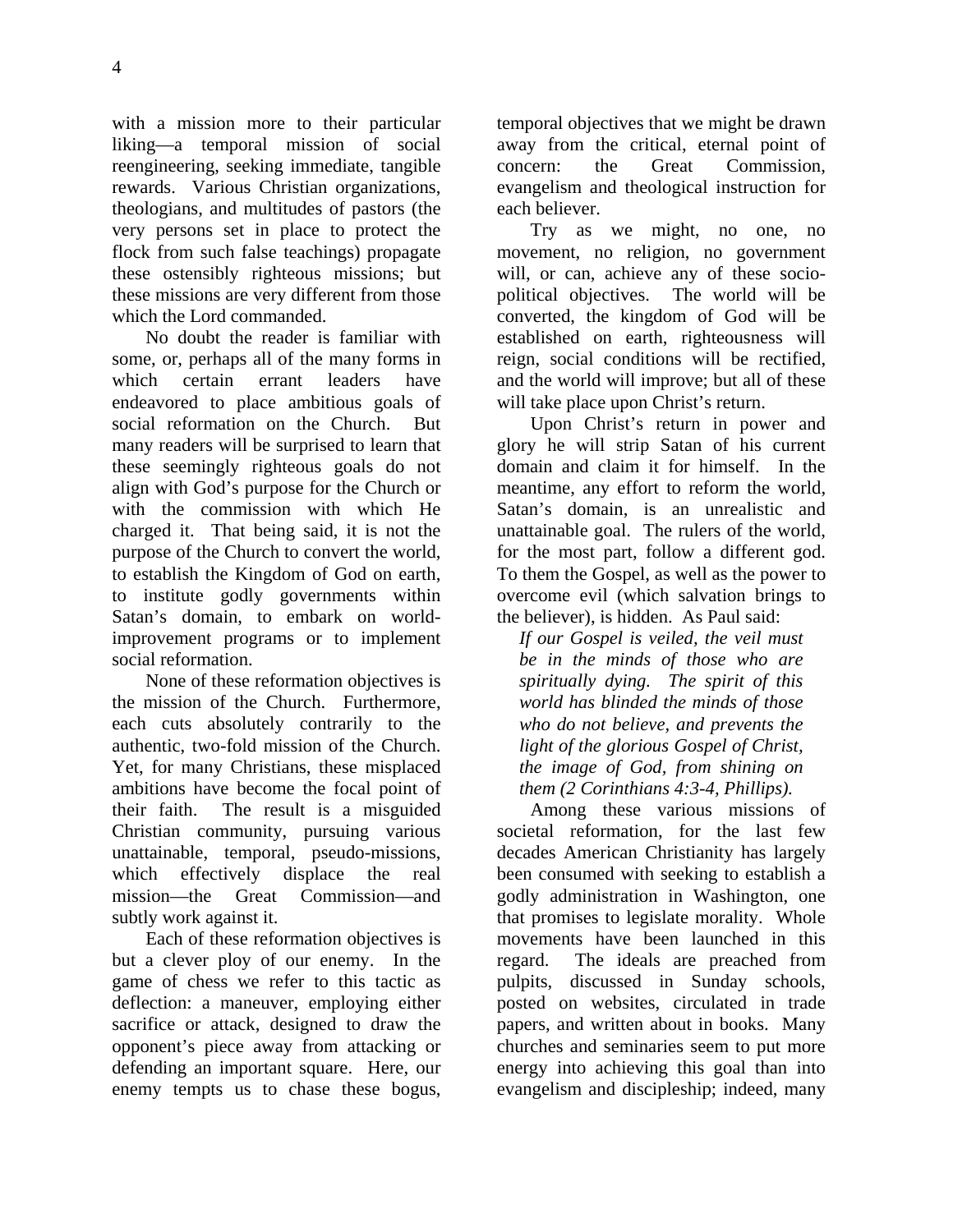have come to view this as evangelism and discipleship.

But, on several levels, it is a great mistake for the Church, as an institution, to be actively and overtly involved in sociopolitical reform. Aside from displacing the Great Commission it makes for strange bed fellows. Politicians are as fickle as teenagers struggling with peer pressure. It is not wise for the Church to be yoked with them in any fashion (2 Cor. 6:14-18).

Too many Christians in America confuse the personal freedoms granted by the Bill of Rights with their spiritual freedom obtained at rebirth. The two are not equivalent. They should not, they must not, be held with equal esteem. The first is a temporal issue of little consequence in the overall scheme of things; the second has enormous eternal import. A pursuit of the first does not fulfill the expectations or obligations of the second.

When the advancement of sociopolitical issues becomes the focus, the Church is necessarily yoked with others of like mind in such issues, and some will be more insidious, more dangerous than politicians. Inevitably, in this quest for socio-political reformation, the Church will be yoked with heretics. It will stand side by side with pseudo-Christians, teachers of false theologies that deny the very power of the faith: the deity and resurrection of our Lord.

If establishing a godly government was our mission we would have received instructions for the same. Jesus would have addressed it. At least one of the Apostles would have addressed it. But Jesus did not. The Apostles did not. The fact of the matter is that under the Roman government people suffered far worse conditions than we scarcely image. The world in which Jesus and the Apostles lived was a brutal environment.

In this hierarchical society, slaves, void of any rights, were at the bottom. Slightly above them were freed slaves, and then free-born citizens. Even the free-born citizens were divided by class so that each had certain rights. The father, as head of the household, held complete control over his household, from slaves to relatives. It was called *patria potestas*, "father's power." He could force their marriage or divorce, claim their property as his own, or even sell his children into slavery. As *patria potestas* he had the power to punish (by death if he so desired) any member of his household.

Jesus, eleven of the twelve Apostles, and thousands of believers were murdered by Rome: burned, beaten, crucified, stoned, made sport of and flayed alive. Yet neither Jesus, the Apostles, nor the early Church Fathers ever spoke out against Rome or encouraged socio-political reformation. Jesus certainly spoke out against the injustices in Israel, the people of the covenant, and the Apostles chastised the Christians for their inequities; but none spoke against Rome or encouraged their followers to do so. Their lack of voice was not due to cowardice, or even to a lack of concern. Their silence was motivated by their sense of duty.

It was Jesus' duty to take his cross upon himself that he might provide a propitiation for our sin. It was the Apostles' duty, and still is that of the Church, to proclaim Jesus and teach theology to the believers. These duties have eternal consequences. Establishing an earthly government is a temporal achievement with temporal rewards, and it is not our mission. The government, any government, no matter how godly it may seem, will wither with future generations; for man is a sinner by nature and the unconverted heart will always follow its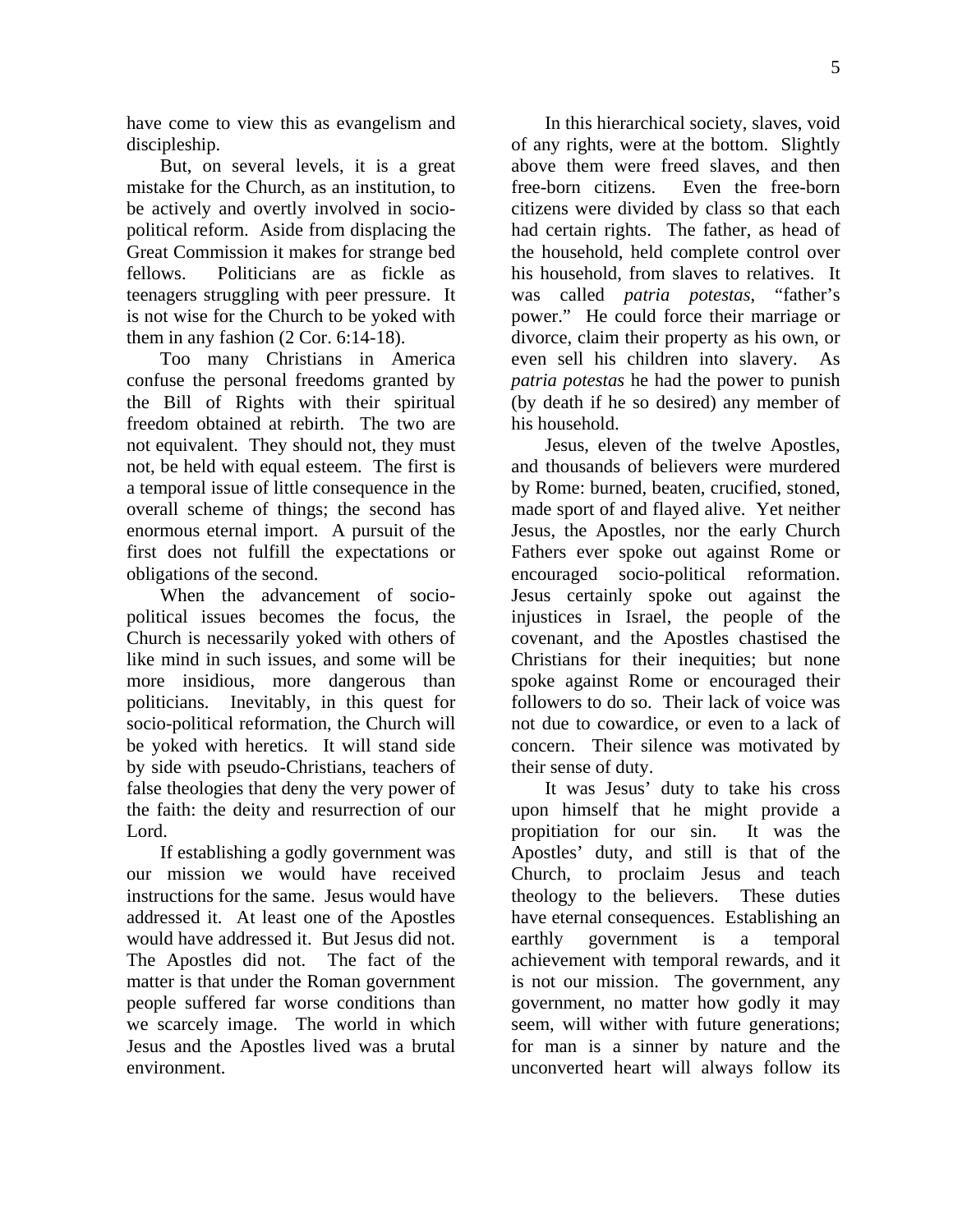nature. It is powerless to choose any other course.

#### *The Divisive Mission of the Church*

While a primary role of human government is one of conciliation and compromise, in which opposing mindsets and worldviews find mutual ground upon which they can stand together, the mission of the Church is divisive, in direct opposition to this conciliatory, compromising feature of government. Of this divisiveness Jesus said*,*

*Do not suppose that I have come to bring peace to the earth. I did not come to bring peace, but a sword. For I have come to turn a man against his father, a daughter against her mother, a daughter-inlaw against her mother-in-law—a man's enemies will be the members of his own household (Matt. 10:34-35 NIV).*

Of course, Jesus was not advocating war or internal familial battles; the family is a prized institution to be honored and cherished. Yet, at the same time, he knew the Gospel would create schism so divisive that even family members would be ostracized.

Being a follower of Jesus requires an admission of personal guilt and the need for a personal savior. The world loathes this scenario. It is offensive to them, to their pride, to their sense of self worth. It is for this reason the world hates Christianity and Judaism. The biblical doctrine of total depravity sheds light on man's sinful nature. The world has no problem with Hindus, Muslims, Zoroastrians, Buddhists, or followers of any other world religion because none of them convicts man of his sinful nature, which, if true, predicts the need for a qualified redeemer. This is insulting to those who fancy themselves self-sufficient. Thus Jesus said:

*I am sending you out like sheep among wolves. Therefore be as shrewd as snakes and as innocent as doves. Be on your guard; you will be handed over to the local councils and be flogged in the synagogues. On my account you will be brought before governors and kings as witnesses to them and to the Gentiles. But when they arrest you, do not worry about what to say or how to say it. At that time you will be given what to say, for it will not be you speaking, but the Spirit of your Father speaking through you (Matt. 10:16-20 NIV).* 

It is impossible to model the world, or even a society, after the Judeo-Christian ethic. It cannot be legislated, nor coaxed with pleas to the conscience, for the heart of man is dark, born in sin and in sin it lives until, and if, reborn of the Spirit of God. There is a universal ethic, a universal conscience acceptable to the world, but it is very narrow. Such things as murder, theft, rape, unusual cruelty, etc., are generally intolerable, but even these can be justified when convenient. The unbeliever's conscience, as tender as it might be, can generally justify an offense to its own convictions when expedient, because its moral compass is ephemeral—an existential moving target that adapts to the situation. Because it rejects the Creator it abides no ultimate standard; therefore, everything is relative.

### *The Law Convicts*

The law cannot, nor was it ever meant to, reform anyone. Man cannot be reformed, and attempting to reform him is an exercise in futility. The purpose of the law is to convict not to contain or reform. The law is simply meant to make the sinner aware of his sin; it is not meant to make the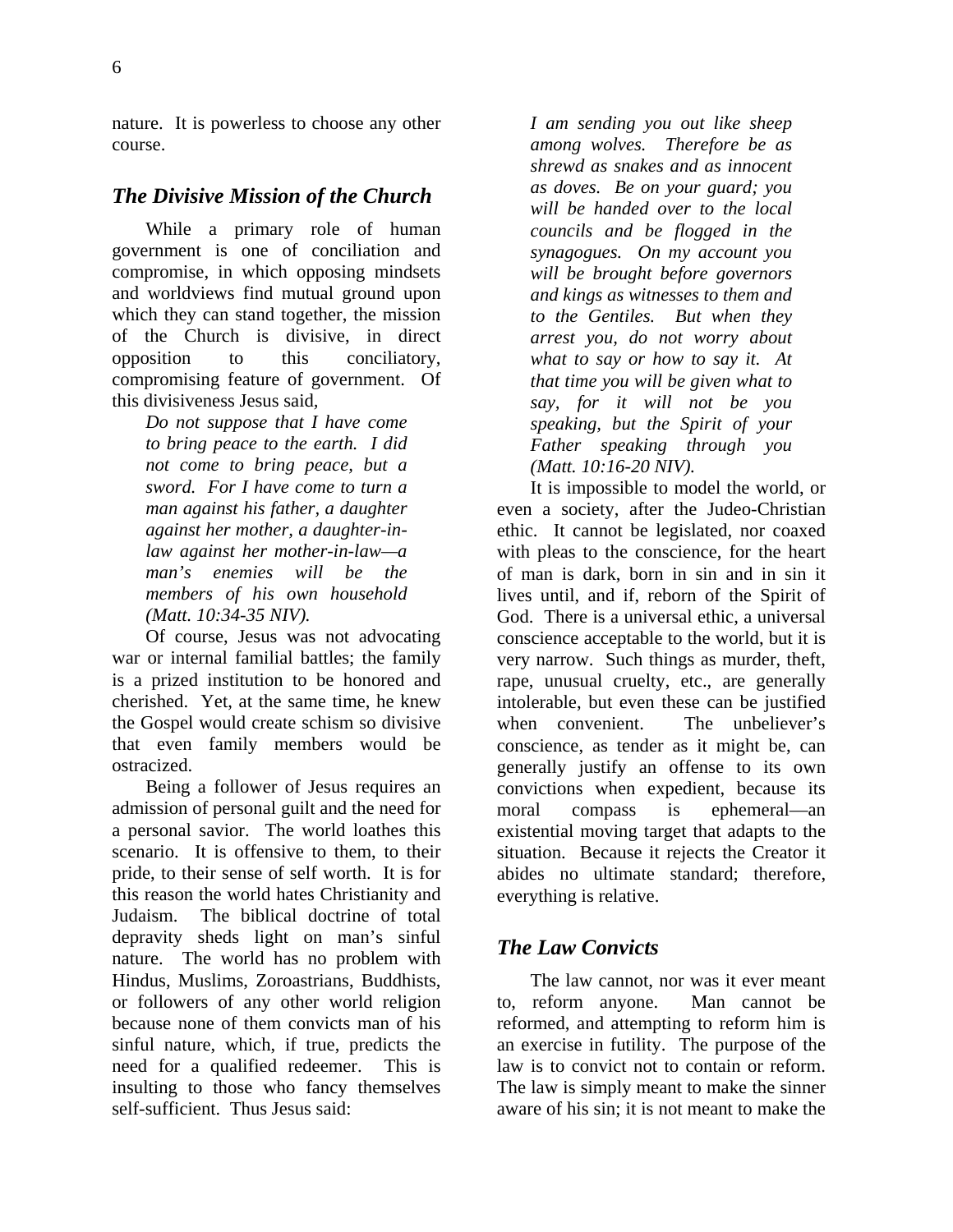sinner righteous. In this it is impotent. Paul explained it as such: "*the law is not made for a righteous person, but for the lawless" (1 Tim. 1:9). "I had not known sin, but by the law" (Rom. 7:7).* Having inherited the nature of sin from Adam, man is unable to obey the law. It is only the new birth, and the Holy Spirit living within, that gives the believer the necessary power to follow the law.

*What the law could not do, in that it was weak through the flesh, God sending His own Son in the likeness of sinful flesh, and for sin, condemned sin in the flesh: that the righteousness of the law might be fulfilled in us, who walk not after the flesh, but after the Spirit (Rom. 8:3- 4).* 

Yet, even with this power dwelling within, the believer, still shackled to the Adamic nature, struggles to do that which he knows is right and is motivated to do. Therefore, attempting to make the spiritually dead live up to that with which even the spiritually alive struggle, is futile.

A society in spiritual darkness being ruled by a society of moralists does not promote evangelism. When it is attempted it has disastrous results. C. S. Lewis observed this with the wit we might expect:

Of all tyrannies a tyranny sincerely exercised for the good of its victims may be the most oppressive. It may be better to live under robber barons than under omnipotent moral busybodies. The robber baron's cruelty may sometimes sleep, his cupidity may at some point be satiated; but those who torment us for our own good will torment us without end, for they do so with the approval of their conscience.<sup>1</sup>

1

Those who suffer under such tyranny comply only under duress. Always, they are looking for opportunity to rebel. They will never, in good faith, convert to the totalitarianism which they despise.

Well meaning, but mistaken charismatic leaders are escorting us up John Bunyan's cliffs of Mt. Zion, and we follow with great intensity. Evangelist warned Christian not to be tempted by the mountain's appeal; but, he too, had to see for himself. In the end he was sorry for his misguided zeal. So too will we. As long as the Church continues up the path of sociopolitical reformation it shall continue to work against God's eternal design, and it shall continue to impede its evangelical effectiveness. Of this I am certain.

### *Civil Rights*

Now this is not to argue that believers, as citizens of a free state, should not be socially and politically involved. Indeed, a case can be made that we, as individuals, ought to perform our civic duties as much as possible. In the context of being good citizens, we should let our lights shine by the nature of our deeds and godly behavior. We have evidence of such civic participation in the Apostle Paul. Although imprisoned and eventually martyred by Rome for his faith, neither as a Christian nor as an Apostle of the Church did he ever speak against Rome's violation of him and his faith. However, in that he was a free Roman citizen, he did exercise his right to be heard by Caesar. And while he used this as an occasion to proclaim the Gospel, he did it without seeking imperial reformation.

There is a great difference between the Church, in an official capacity, supporting certain politicians or socio-political issues,

 $\overline{a}$ 

<sup>1</sup> C. S. Lewis, *God in the Dock: Essays on Theology and Ethics* (Paperback - 346 pp.; Eerdmans, 1994), p. 292.

<sup>2</sup> A reference to John Bunyan, *The Pilgrim's* 

*Progress* (Paperback; Fleming H Revell Co., 1999).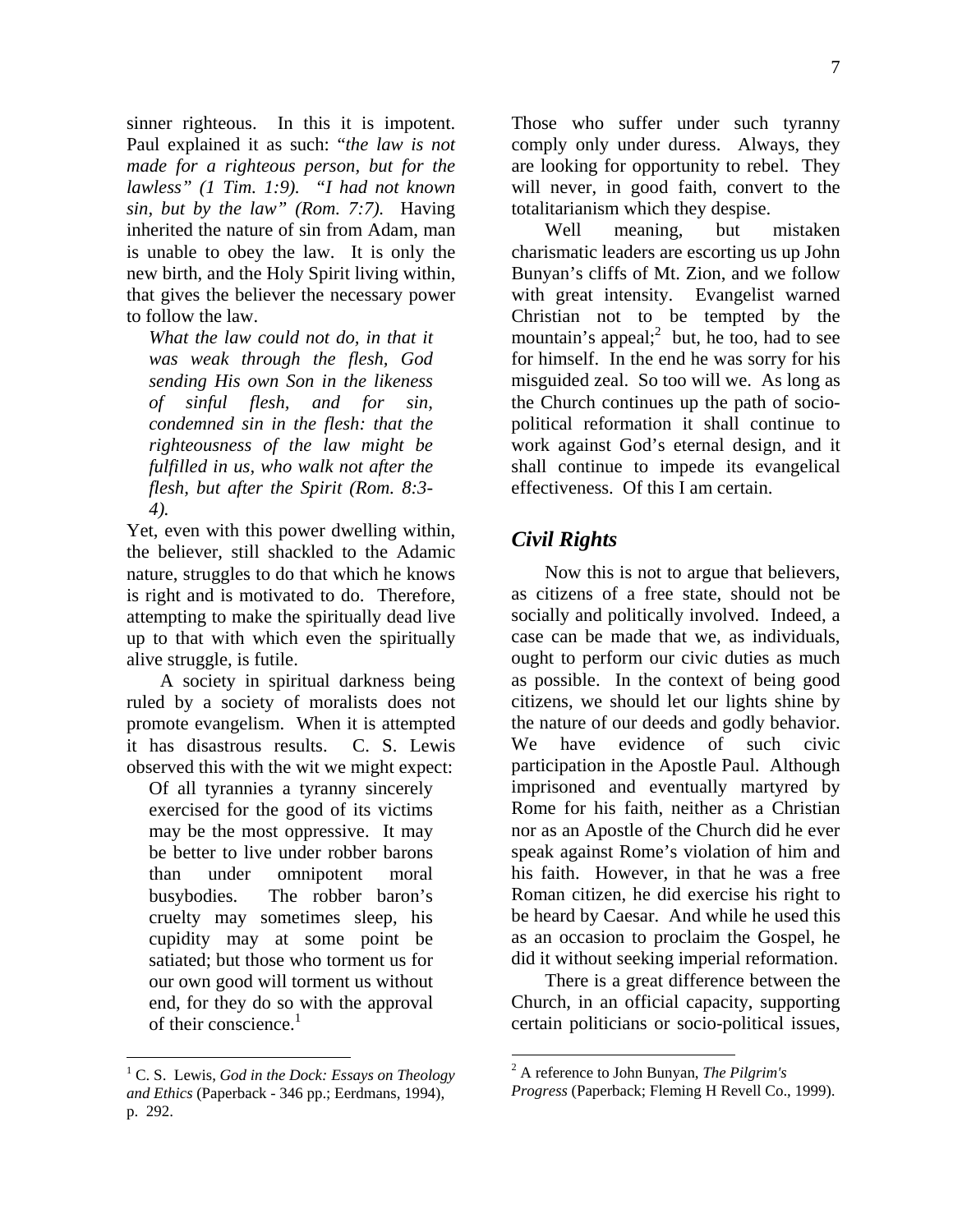and the individual, as a good citizen, doing the same. The individual, as a good citizen, has a civic license for such activity. The Church, as God's institution given a specific spiritual task, does not. Regardless of the liberties any government might bestow upon the Church, the Church's spiritual mission supersedes its intervention in temporal, divisive objectives because such interventions frustrate the spiritual mission. Temporal issues necessarily create division. Often, even believers are on both sides of an issue. For the Church, or theologians, or pastors as representatives of the Church, to take sides in political controversy is contrary to the mission. It is playing into the opponent's deflection tactic.

We might recall this is what the Pharisees attempted to get Jesus to do in regard to taxes. Their reasoning was such that if they could get him to say the Jews should pay taxes to Rome, the people of Israel would be upset with him; and if they could get him to say Israel should not pay the taxes to Rome, the Roman government would be after him. Of course, his answer confounded their entire scheme, for he refused to take the bait: *"render therefore to Caesar the things that are Caesar's, and to God the things that are God's" (Matt. 22:21)*.

The Church has a mission to proclaim the Gospel, not to reform temporal, sociopolitical establishments. The individual believer has this same mission, but as a free citizen he/she also has a civic duty to the socio-political establishment—even an invitation and a legislative right to participate. But this individual participation must be within the scope of the Great Commission as well as that of civic responsibilities. The Great Commission does not expect or desire the Church, as an institution, to legislate civic reformation, nor does society expect or desire this reformation.

# *Socio-political Reform has Never Been God's Goal*

These pseudo-missions of sociopolitical reformation (upon which much of Western Christendom has embarked) have never been God's goal in any age. When the Church, as an institution of God, seeks to establish godly governments, to bring social reform, to make non-believers conform to Christian ethics, it is working contrary to every dealing God has ever had with man through the ages. Reformation of the human condition has never been God's objective.

Upon confronting Adam and Eve with their sin, God did not offer a rehabilitation program. He did not suggest they reform their ways. He promised a Redeemer. God eventually surrendered the antediluvian world to its lusts, condemning the people to their own desires. He did not tell Noah to establish a better government that might enforce justice and ethical issues. God told Noah to build a boat that would save him from the coming destruction. Within five hundred years the postdiluvian world had also rebelled against God. He condemned it as well, not with immediate destruction, but with disinterest. Thus, God made a covenant with one man, Abraham. God did not tell Abraham to establish a better government among the Gentiles but demanded separation from them. Later, Moses was given laws to govern God's chosen people, but there was no instruction to impose these laws upon the Gentiles. And, as pointed out earlier, although Rome was an evil Empire, neither Jesus nor the Apostles ever sought to reform it.

We must not fool ourselves; sociopolitical evils are nothing new. These troubles were just as prevalent two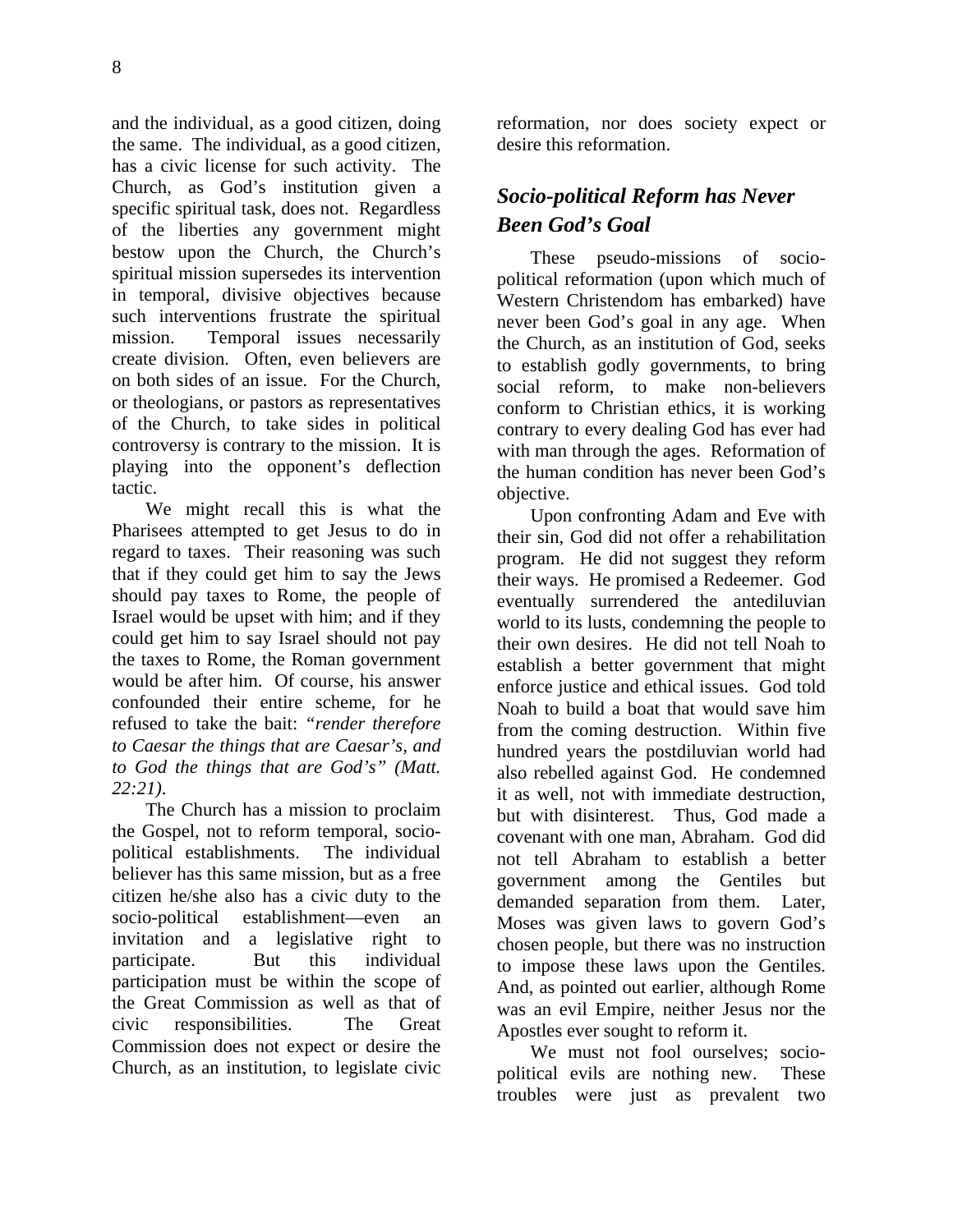millennia ago when our Lord walked the earth. As far as our modern Western world is concerned, things were even worse than they are for us today. Yet neither Jesus nor the Apostles ever spoke out against Rome, never encouraged social reform or political rebellion. Later, the early Church fathers did nothing to reform it. None of them attempted to institute socio-political reform simply because it was not, and still is not, the mission of the Church. If it were, two things would certainly have happened. First, Jesus would have demonstrated it. He would have done a little social reform Himself. Secondly, He would have given a commandment to this regard. You would think at least one of the apostles would have mentioned something so important. But He did not. They did not. After all, what would be the point? As Peter so succinctly reminded, *"The dog is returned to its own vomit again; and the sow that was washed to her wallowing in the mire" (1 Pet. 2:2).*

Of course, Jesus did speak out against Israel—God's chosen people with whom He had a contract, one which they had all but forgotten. Having institutionalized an outward form of righteousness with their endless laws of godliness, few in Israel any longer held God dear to their hearts. Jesus' rebuke of Israel was a point of house cleaning. He rebuked them for their apostasy and their injustices, but He said nothing to those outside the family, nothing to Rome or the Gentiles at large. Rather, he said, *"I am not sent but unto the lost sheep of the house of Israel." (Matt. 15:24).* Likewise, later, when certain local churches strayed from the path an apostle rebuked them, but never did an apostle rebuke Rome, or seek to establish a better government.

# *Ultimately Human Government Must Fail*

The doctrine of total depravity predicts that human governments must fail. All have sinned and fallen short; therefore, in that human government is an extension of the human condition, all human governments must fail:

*The LORD looked down from heaven upon the children of men, to see if there were any that did understand, and seek God. They are all gone aside, they are all together become filthy: there is none that doeth good, no, not one (Psalm 14: 2-3).* 

Even Israel's attempt at self-government failed as predicted. When Israel rejected Samuel (their God-appointed judge), insisting upon a king similar to those of surrounding nations, God consoled Samuel,

*It is not you they have rejected, but they have rejected me as their king. . . . but warn them solemnly and let them know what the king who will reign over them will claim as his rights (1 Sam. 8:7-9).*

He will take your sons and your daughters and the best of all you have, and when you call to the Lord for relief you will not be heard. But of course, they did not heed the warning.

The results were very disappointing. What followed was century after century of self-serving kings with relatively few godly ones. Even when a righteous king sought the Lord, the people would soon rebel, and, once another king was on the throne, they would return to their evil ways. Eventually their kings were stripped of power and Israel came under Gentile rule. Then Israel began to construct its set of endless extrabiblical, religious laws which promoted an outward form of godliness. They became puffed up and full of self-righteousness, developing the pharisaical mindset Christ found and reprimanded.

So it is that even God's chosen people aptly illustrate the doctrine of total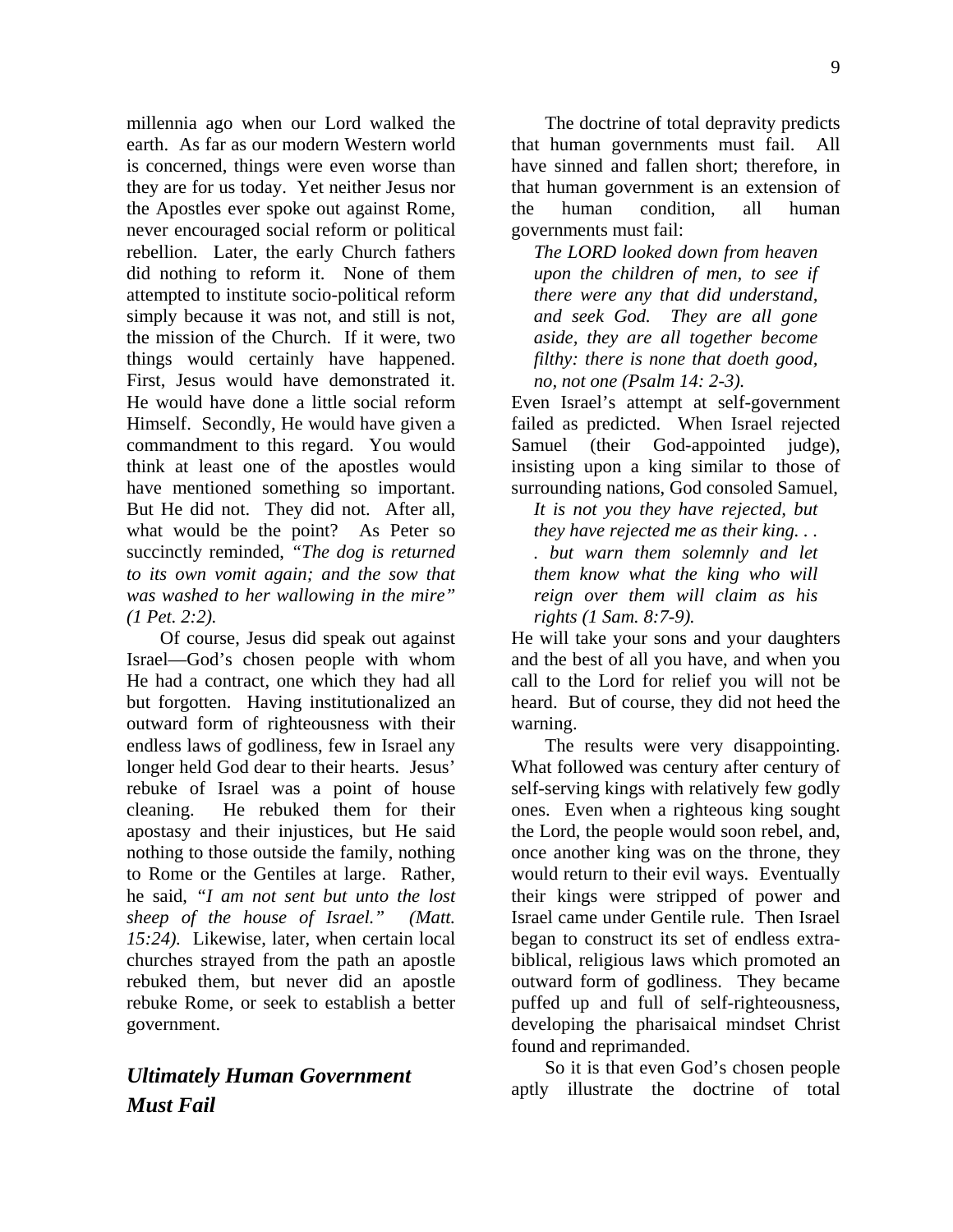depravity. In spite of a strong priesthood, the prophets of God, and anointed kings, Israel's attempt at self governance failed miserably. The antediluvian civilization had done the same. Though great patriarchs walked among them—those who had walked with Adam and Eve, who had walked with God—in the end, God would bring but eight people from the ancient civilization through the flood and into the new world. In prophetic events yet to come, even with Christ physically reigning as King of the earth, multitudes will rebel (Rev. 20:8). Thus, it is quite clear to all, but the willingly ignorant, that man's self rule is doomed to failure.

This being understood let me take it a little further. The very idea of a godly or Christian nation is absurd. It is a subtle ploy of the enemy to distract us from our real mission. You can have an Islamic nation, a Buddhist nation, a Hindu nation, an atheistic nation, or a nation of any other religion, for world religions merely require varying degrees of outward conformity and self-righteousness as one seeks to achieve a certain sense of heightened pseudospirituality. But you cannot have a Christian nation. Christianity is not like the world's religions. It is more than an outward conformity of distraught selfrighteousness. The requisite righteousness of Christianity is not something achieved by one's own power, but by God's. It is a power bestowed on each believer upon spiritual rebirth. This cannot be legislated, and the mere outward conformity to the Christian ethic does not a Christian make. But it does make a nice hypocrite.

There has never been a Christian nation, nor has there ever been a command to establish one. Nations and kingdoms come and go like the grass. They are temporal and physical; our kingdom is eternal and spiritual. Our kingdom is not of this world. Any attempt, no matter how righteous it may appear, to establish a holy nation or kingdom on earth is a disturbance, effectively replacing, abrogating, even sabotaging the true mission of the Church.

# *Three Detrimental Consequences of Social Reengineering*

As evidenced by the chosen people of God (the children of Abraham), the doctrine to establish a righteous human government flies in the face of the biblical doctrine of total depravity. Although we may experience apparent positive changes for a few years or decades, ultimately, nothing good comes of imposed sociopolitical reform.

Beyond being diametrically opposed to the great commission, there are three detrimental consequences to the fallacious practice of social reengineering which the Church seeks to impose Christian ethics upon non-believers. Individuals might, to a considerable degree, will themselves to obey. But short of being reborn of the Spirit of God, their sinful nature is still in charge. It is for this reason Paul cried out *"O wretched man that I am! Who shall deliver me from this body of death" (Rom. 7:24).* Of course, he concludes that Christ Jesus is the answer.

No good thing can come of imposing godliness on the ungodly. Although some superficially conform to these imposed ethics, this conformity is likely to culminate in disdain and revolt, for their hearts are still ruled by *"the law of sin and death" (Rom. 8:2)* toward which the law of righteousness is weak and unable to deliver (v.3), and thus, any outward conformity to righteousness is contrary to their nature. Those who live in the flesh set their minds on things of the flesh; they are at enmity with God and not subject to the law of God. They cannot please God (vv. 5-8) and they cannot please themselves; eventually they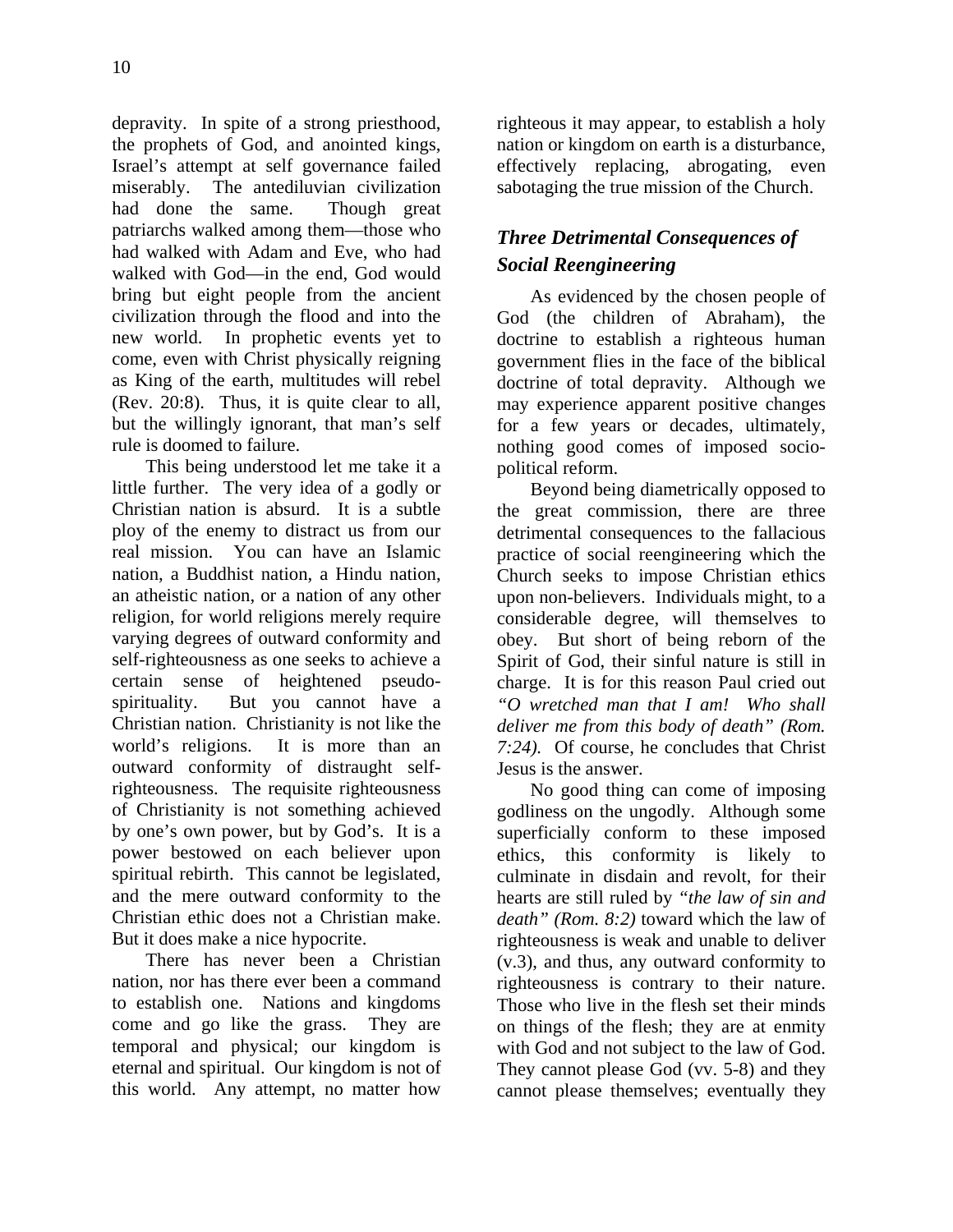rebel in some form and to some degree against any righteousness that has been imposed upon them, for *"no servant can serve two masters; for either he will hate the one and love the other, or else he will be loyal to the one and despise the other" (Luke 16:13-14)*.

The second possible unseemly outcome of imposing Christian ethics on the unbeliever is an assumed selfrighteousness. Vainly overlooking their sin, focused only on what good they might have accomplished or are accomplishing, they puff themselves up, convinced they have no need of a savior: "What need does a good man have of a savior? Surely the good outweighs the bad and eternity is secure by these deeds alone." Again, false conclusion is a rejection of the doctrine of total depravity, which clearly states, "*We are all like an unclean thing, and all our righteousness are like filthy rags; we all fade as a leaf, and our iniquities, like the wind, have taken us away" (Isa. 65:6).*  For, *"there is none righteous, no not one" (Rom. 3:10).*

Because of this truth, any supposed reform achieved by imposed ethics is not only temporal, but condemning. When judgment day comes these individuals will be held accountable for yet another failure—the self-righteousness they assumed while proudly conforming to the imposed ethic.

The third detrimental issue with Church-imposed social reengineering is that it makes folks turn a deaf ear to the Gospel. The Church's views on certain temporal issues are sure to offend many citizens, simply because their nature will not and cannot abide the virtues the Church will promote.

The first rule of effective evangelism is to establish common ground. Find an issue upon which we, and the one with whom we are attempting to share the Gospel, can agree. From here we lead into the presentation of Christ and salvation. Thus, Paul said *"I am all things to all men, that I might by all means save some" 1 Cor 2:99).* He is finding common ground from which he might share the Gospel. Imagine the outcome at the Areopagus (Acts 17) if Paul had introduced his theology by first condemning the beliefs and hedonistic practices of the various religions with their altars dedicated to their many pagan deities. Rather, he meekly observed their altar "To The Unknown God"; to which he said, let me tell you about Him.

As stewards of evangelism, our objective is to escort souls to an introduction with the one who bestows life and righteousness. It is not our role to hurl stones of righteous indignation. We are mere fellow sinners fortunate enough to be elected unto redemption, the reality of which should humble us to the point of tears. How can we look upon those in darkness with anything but sympathy? We do not have the right to reprimand them or their actions. For they are us; we are them. The only distinction: we have experienced the grace of God.

After warning his listeners to judge not lest they be judged, Jesus warned against the hypocrisy of looking at the speck in their brother's eye but not considering the plank in their own. He then instructed them, *"Do not give what is holy to the dogs; nor cast your pearls before swine, lest they trample them under their feet, and turn and tear you in pieces" (Matt. 7:1-6)*. In the issue of Church instigated sociopolitical reformation, all three warnings are applicable. We shall be judged with the judgment we employ; we ourselves are struggling sinners; and why bother imposing righteousness on those who do not want it, cannot receive it and have rejected it? Of course, with this last issue of "casting pearls before swine," Jesus was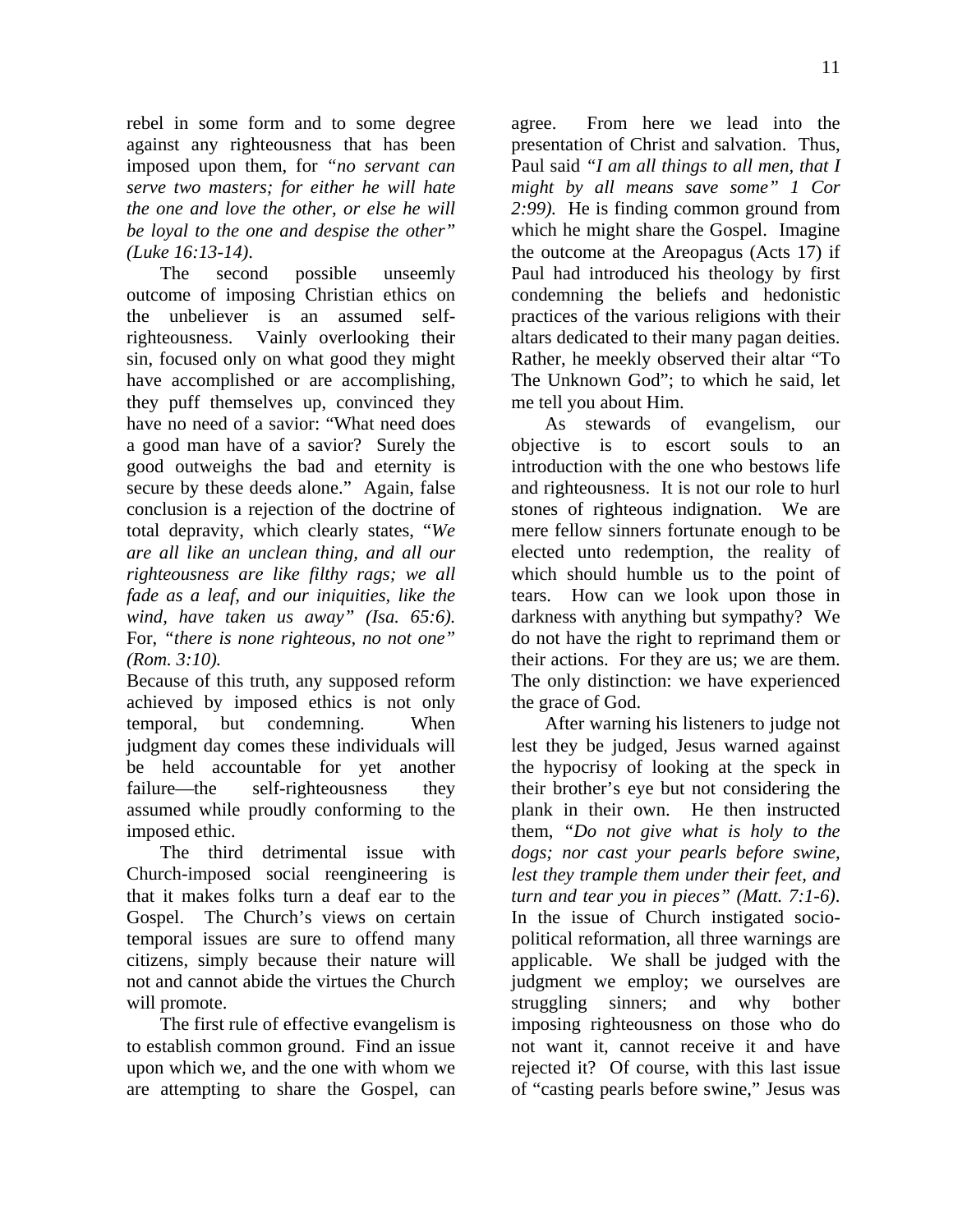primarily speaking of continuing to proclaim the Gospel to those that have rejected it, but this principle also extends to godliness itself. Continuing to cast godliness in the face of the ungodly is a futile endeavor. There is a better option.

Having received this grace, we are now the salt of the earth, expected to bring forth and enhance the pathos and savor of life. We are not to be bitter herbs that turn a stomach into knots. We are the light of the world extending hope to those in darkness. We are not the judge giving the sentence to darkness. Leave the sentencing to God. He is just. He is qualified.

When the Church becomes involved in the passionately heated battles of sociopolitical reform, we effectively negate many opportunities to establish common ground with the very society we hope to reach. We cannot establish common ground with someone who will not listen to anything we have to say. And be assured, once passions are inflamed over one of these mere temporal issues, deaf ears are turned to all who oppose their passion. I learned long ago that there is a standing rule in all debates over ideals: passion is never convinced by logic. Once you oppose and enrage passion, you have effectively lost all credibility. You cannot infuriate a person over one issue and then expect to persuade him in another.

It is one thing to offend with the Gospel: indeed proclaiming the Gospel and having it offend the hearer is the expectation. But unnecessarily offending those to whom we wish to proclaim the Gospel by arguing about temporal issues that are ultimately doomed to failure regardless of the sitting government is contrary to our mission. Furthermore, even if we were to convince them to abide by our ethic, eventually they would either rebel or become self-righteous, neither of which is our objective.

## *Effective Witness*

Proclaim the Gospel and give a living testimony; these are the means by which we give effective witness for our Lord. It is this aspect of "living testimony" in which western evangelical orthodoxy often falls short. Too often our testimony is eclipsed by misdirected ideology. Our traditions, our legalism, and our pharisaical dogma over minor temporal socio-political issues overshadow our testimony, making it virtually of no effect. A message is seldom heeded when the messenger is held in contempt or mistrust. We seem not to grasp the reality that proclamation without effective testimony is little more than empty words.

This living testimony is best exhibited by love. Jesus said, *"By this shall all men know that you are my disciples, if you have love one for another" (Jn. 13:35).* People are in pain, spiritually and emotionally. They need to be loved. We need to be loved. We need God's love. We need God's love demonstrated through others. And just as important, we need to demonstrate God's love to others. The population to which we proclaim the Gospel is in spiritual darkness, living in Satan's domain. They need to know God. They need to be enlightened by the Spirit of God. The Church is the vehicle that provides them knowledge of the Savior. This is the mission of the Church.

The Apostle pleaded to the Galatians, who themselves were misdirected in certain issues, *"as we . . . have opportunity, let us do good to all men . . ." (Gal. 6:10).* This is the tender and loving spirit that Jesus demonstrated to the harlot at the well, to the repugnant lepers, and to the greedy tax collector. It is a spirit far different from that which incites and rallies protesters to picketing, sit-ins, public condemnation rallies, class or race baiting, and righteous terrorism. The mission of the Church is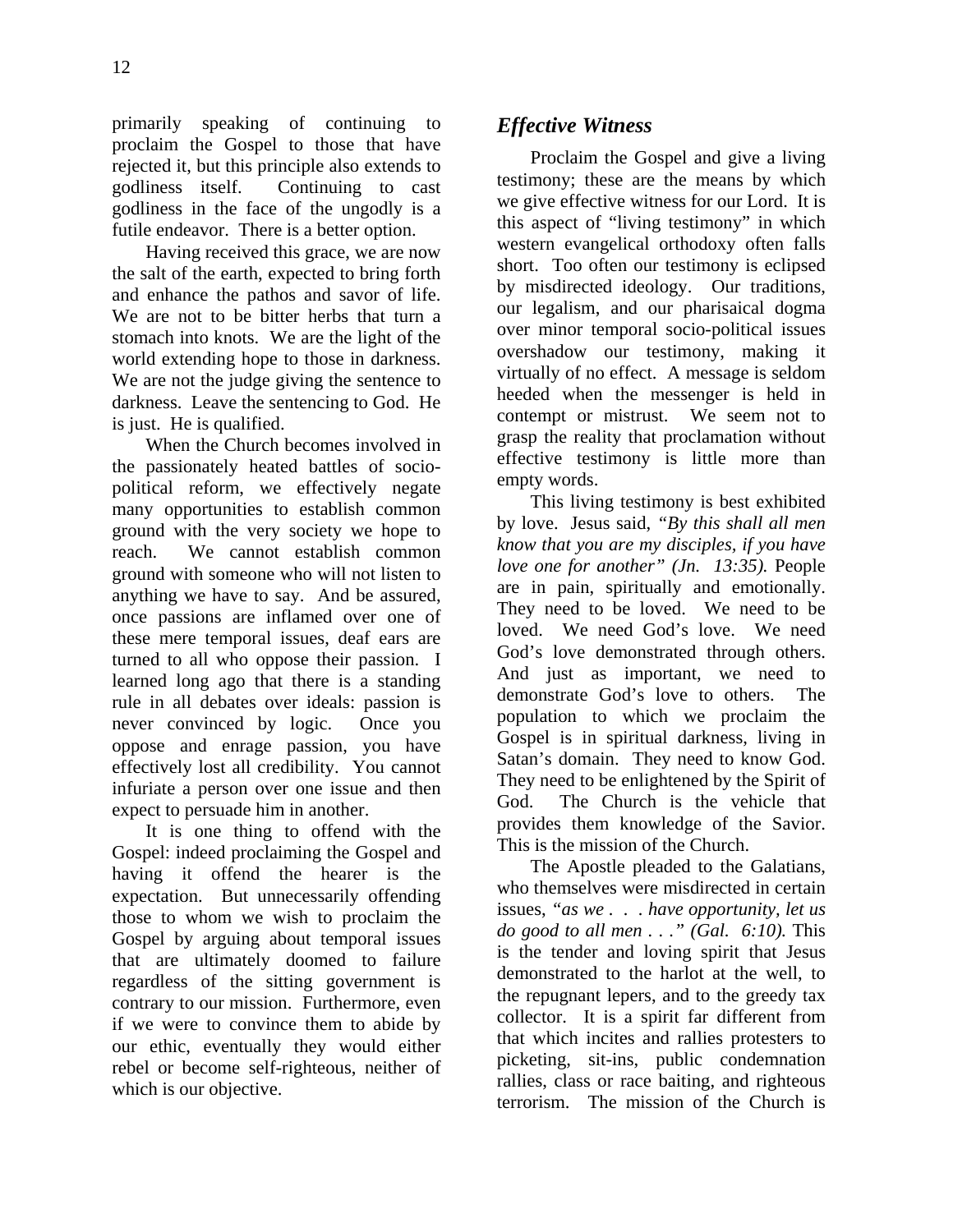evangelism carried out in love. It is not social reformation inspired by bitter dogmatism.

We cannot animate a dead body, no matter how long we do CPR, or how many infusions of epinephrine, atropine and bicarbonate we provide. Dead is dead. The world is dead in spirit, severed from the only means of righteousness, the head, Jesus Christ. No attempt by the Church to revive those who are dead in spirit is evangelism.

### *Conclusion*

While it may seem righteous, even necessary, for the Church to cry out over socio-political issues, in truth, such actions hinder the true mission of the Church. Ironically, in principle this attempt to establish a false national holiness is doing the very thing that Moses refused to do. That is, to substitute the eternal for the temporal. In faith, his refusal to exercise his privileges as an Egyptian citizen and aristocrat pitted him against his own people.

*Choosing rather to suffer affliction with the people of God, than to enjoy the pleasures of sin for a season; esteeming the reproach of Christ greater riches than the treasures in Egypt: for he had respect unto the recompense of the reward (Heb. 11:235-26).*

While it may not be sin for the Church, overtly, to use its clout to manipulate sociopolitical issues, it is certainly an exercise of faithlessness. In faithlessness, we are bent upon controlling temporal issues, disregarding the effect upon the eternal mission set before us.

It is not the mission of the Church to pursue socio-political reform, nor will it ever be. It is simply not, nor ever has been God's objective on earth. The righteous kingdom will be established in time, upon

Christ's return. Then all will walk by God's law. Until then, we are to proclaim the Good News, the news that a Savior was born who paid the price for our sin with His death; the news that He has risen from the grave and offers forgiveness to all who seek him.

As appealing as it may be, the Church must deny the temptation to orchestrate socio-political activism and godly nationbuilding. The Church must recognize this temptation for what it is—a subtle diversion set in motion by our enemy. Sadly, the consequences of such activities go far beyond what one might expect of a more subtle diversion, for when the Church pursues these diversions, losing sight of its mission, it is effectively losing the battle. Even when seemingly victorious, bringing society about to an outward conformity to our ethic, we have lost. A few, or even many, skirmishes might be won; a summit might be taken, the flag raised and righteousness established as the rule of law in the land, but we have lost because we have fought the wrong battle, taken the wrong summit, advanced the wrong kingdom. Our mission is to establish a kingdom in the hearts of men, not under their feet.

Not only is it the wrong battle, but it is counterproductive to the real battle. Our efforts merely spawn strong negative ideals and emotions among the very souls we hope to reach, thereby setting in motion the resultant aftermath. A non-believing society's heartless conformity to unwanted morals generates one of three possible scenarios: rebellion, self-righteousness, inflamed passions.

Meddling in the emotionally charged affairs of the spiritually dead, withering, temporal world accomplishes nothing good. However, by inciting the hearts of those we hope to evangelize, we aggravate our evangelical mission. For once we have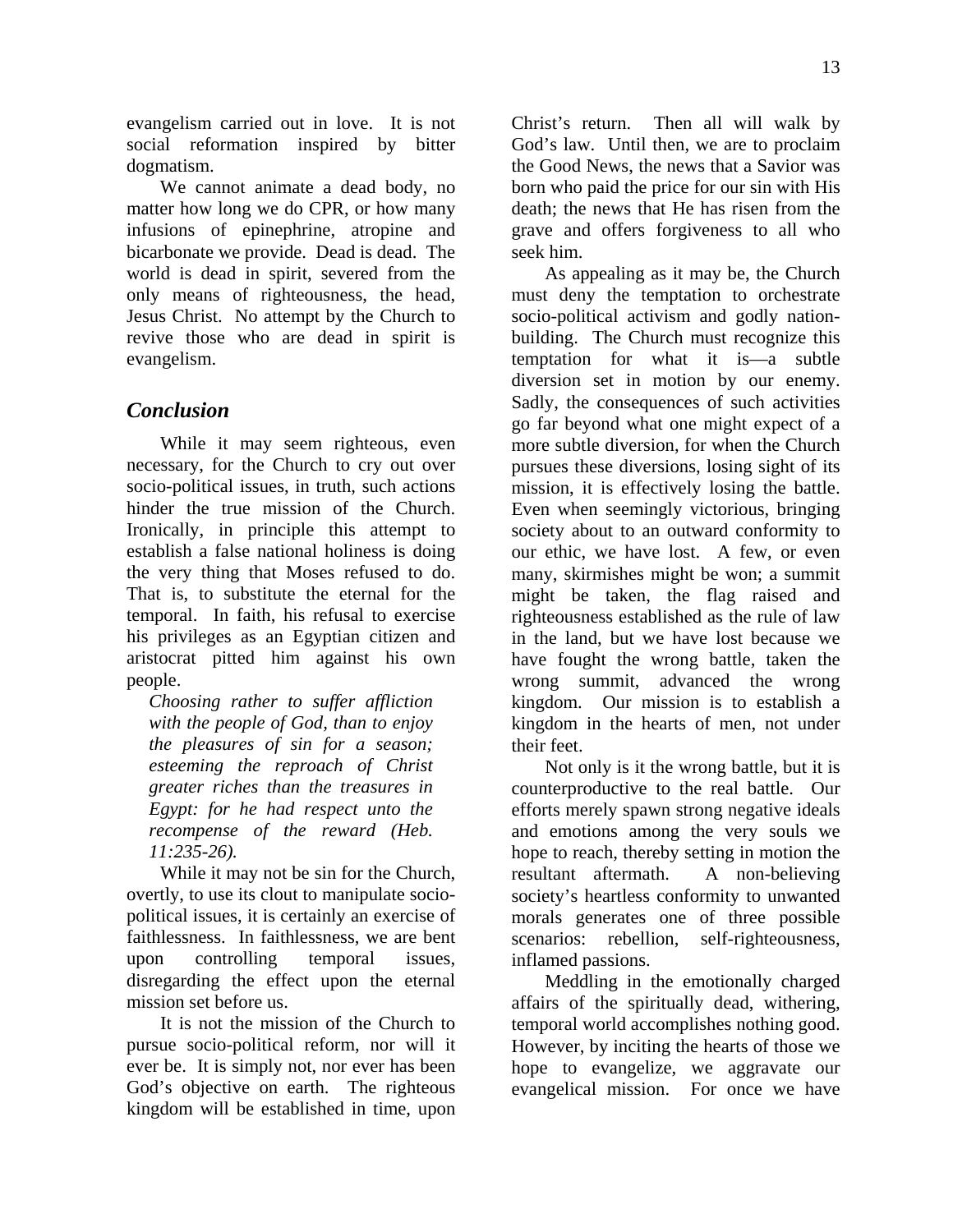offended the myopic passions of their beloved, fleeting causes we have little to no hope of ever reaching them with the Gospel. At this point, we have lost all credibility in their eyes. Our message of eternal salvation merely falls on deaf ears, ears that are fervently plugged with the stained and decaying rags of the everpresent temporal issues. Regardless of any seemingly honorable societal structure we might achieve, men's hearts are evil, in need of spiritual rebirth, not temporal conformity.

Furthermore, no matter how ordered or encompassing all governments, all sociopolitical structures, are transitory. In the end, they crumble, giving way to total depravity. Christians are charged to go out among the world and evangelize, to establish the kingdom of God in the hearts of men, not to cloister themselves in singular communities, isolated from the world, isolated from those in need of salvation. Nor are we commanded to construct nations of such singular communities. There is no biblical command or precedent to justify such an abrogation of duty: that our children might have better lives; that we might be better equipped to send forth missionaries; that we might contain evil deeds; that we might honor God; that we might . . . , etc; they are all excesses of either the theologically ignorant or the theologically deceived. Nothing good has ever, or can ever, come of attempting to build a godly or Christian nation. Yes, it sounds like a righteous cause, but it is not Christianity's objective. It is a subtle, self-gratifying diversion, a hindrance to the true mission set before us.

Attempting to bring in the kingdom before its time is not that dissimilar to Israel's strong desire for the Messiah to come in power and glory versus humility. So committed were they to this objective that they vehemently rejected his clearly prophesied sacrificial appearance. Let us not be those who seek to put the cart before the horse, attempting to bring in the kingdom before its time. Not only is it futile, it is contrary to our charge. The world and its governments are in Satan's control. Any attempt at societal reformation disregards the doctrine of total depravity: *"They are all gone aside, they are all together become filthy: there is none that doeth good, no, not one" (Ps. 14:2-3).* Thus, reform of any kind is not an option. It is, however, the commission of the Church to

*Go and make disciples of all the nations and baptize them in the name of the Father and of the Son and of the Holy Spirit. Teach them to observe all that I have commanded you and, remember, I am with you always, even to the end of the age (Matt. 28:18-20, Phillips).*

We seem to have forgotten that God established governments for a purpose, even evil governments. Certainly our actions show no consideration of this. Have we no faith in Him? Are we so foolish as to believe that He needs our help? Ultimately, God is in control. Just as the Holy Spirit works upon your conscience, and mine, so too He works upon the consciousness of those in power. He works as a restraining force against evil (2 Thess. 2:6). If God so desired, He could shatter any and every government like a broken mirror (Am. 9:8). The only power they have is the power with which He has entrusted them (1 Ki. 16:1-4); they are working according to His plan. When the Church speaks ill and displays animosity toward the government, it is essentially displaying displeasure with the way God is orchestrating the course of the world.

There are many governments that have little or no Christian constituents; our efforts of persuasion would be better spent